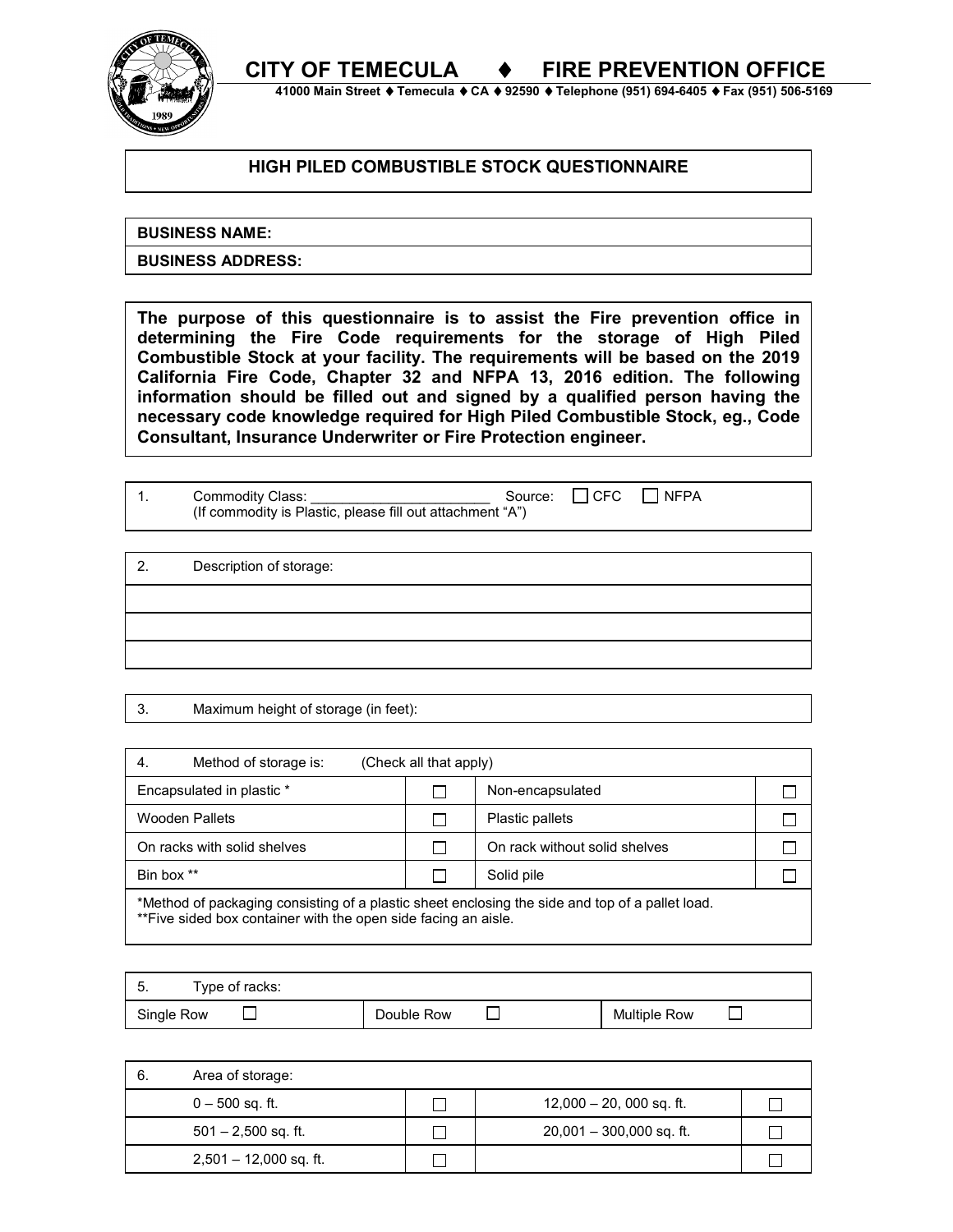| 7.  | Sprinkler information:                                                                       |                               |                       |                 |                                                                                                                          |            |                |              |
|-----|----------------------------------------------------------------------------------------------|-------------------------------|-----------------------|-----------------|--------------------------------------------------------------------------------------------------------------------------|------------|----------------|--------------|
| a)  | Sprinkler density?                                                                           |                               |                       |                 |                                                                                                                          |            |                |              |
| b)  | Rack sprinklers?                                                                             |                               | $\blacksquare$<br>Yes |                 | <b>No</b>                                                                                                                |            |                |              |
| c)  | Temperature rating of sprinkler heads in:                                                    |                               |                       | Ceiling         | $\circ$ F                                                                                                                | Racks      |                | $\circ$ F    |
|     |                                                                                              |                               |                       |                 |                                                                                                                          |            |                |              |
| 8.  | Building Height (in feet)?                                                                   |                               |                       |                 |                                                                                                                          |            |                |              |
|     |                                                                                              |                               |                       |                 |                                                                                                                          |            |                |              |
| 9.  | Distance from top of storage to fire sprinkler deflector?                                    |                               |                       |                 | feet to the state of the state of the state of the state of the state of the state of the state of the state o<br>inches |            |                |              |
|     |                                                                                              |                               |                       |                 |                                                                                                                          |            |                |              |
| 10. | Flue space: Transverse ______                                                                |                               |                       | inches          | Longitudinal                                                                                                             |            |                | inches       |
|     |                                                                                              |                               |                       |                 |                                                                                                                          |            |                |              |
| 11. | Smoke vents?                                                                                 | П<br>Yes                      | <b>No</b>             | $\mathsf{L}$    | Ratio                                                                                                                    |            |                | Sq. Ft.      |
|     | Automatic                                                                                    | Manual                        |                       | $\Box$          | Automatic/Manual                                                                                                         |            |                |              |
|     | What is the temperature of operation?                                                        |                               |                       |                 |                                                                                                                          |            |                |              |
|     |                                                                                              |                               |                       |                 |                                                                                                                          |            |                |              |
| 12. | Aisle width between racks and storage:                                                       |                               |                       | feet            |                                                                                                                          | inches     |                |              |
|     | Access aisle width(s):                                                                       |                               | feet                  |                 |                                                                                                                          | inches     |                |              |
|     |                                                                                              |                               |                       |                 |                                                                                                                          |            |                |              |
| 13. | Smoke detection system?                                                                      |                               |                       | $\Box$<br>Yes   |                                                                                                                          | <b>No</b>  |                |              |
|     | Type:                                                                                        | Photoelectric<br>$\mathsf{L}$ | Ionization            | ΙI              | $\mathcal{L}$<br>Beam                                                                                                    |            | Other          | $\mathsf{L}$ |
|     |                                                                                              |                               |                       |                 |                                                                                                                          |            |                |              |
| 14. | Maximum cubic feet per pile:                                                                 |                               |                       |                 |                                                                                                                          |            |                |              |
|     | 50,000 cu. ft.                                                                               |                               | $\Box$                | 200,000 cu. ft. |                                                                                                                          |            |                | $\mathsf{L}$ |
|     | 75,000 cu. ft.                                                                               |                               | L                     |                 | 400,000 cu. ft.                                                                                                          |            |                |              |
|     | 100,000 cu. ft.                                                                              |                               |                       |                 |                                                                                                                          |            |                |              |
|     |                                                                                              |                               |                       |                 |                                                                                                                          |            |                |              |
| 15. | Access roadways within 150-feet of all portions of exterior walls?                           |                               |                       |                 |                                                                                                                          | Yes $\Box$ |                | No $\square$ |
|     |                                                                                              |                               |                       |                 |                                                                                                                          |            |                |              |
| 16. | Access door provided every 100 lineal feet on exterior walls, which<br>face access roadways. |                               |                       |                 |                                                                                                                          | Yes $\Box$ |                | No $\square$ |
|     |                                                                                              |                               |                       |                 |                                                                                                                          |            |                |              |
| 17. | Hose Stations:                                                                               |                               |                       |                 | $\Box$<br>Yes<br>No                                                                                                      |            | ΙI             |              |
|     | Hose Length:                                                                                 |                               |                       | 50 ft. $\Box$   | 100 ft.<br>$\Box$                                                                                                        |            | 150 ft. $\Box$ |              |
|     |                                                                                              |                               |                       |                 |                                                                                                                          |            |                |              |

Signature:

Title: \_\_\_\_\_\_\_\_\_\_\_\_\_\_\_\_\_\_\_\_\_\_\_\_\_\_\_\_\_\_\_\_\_\_\_\_\_\_\_\_\_\_\_\_\_\_\_\_\_

Phone: \_\_\_\_\_\_\_\_\_\_\_\_\_\_\_\_\_\_\_\_\_\_\_\_\_\_\_\_\_\_\_\_\_\_\_\_\_\_\_\_\_\_\_\_\_\_\_\_\_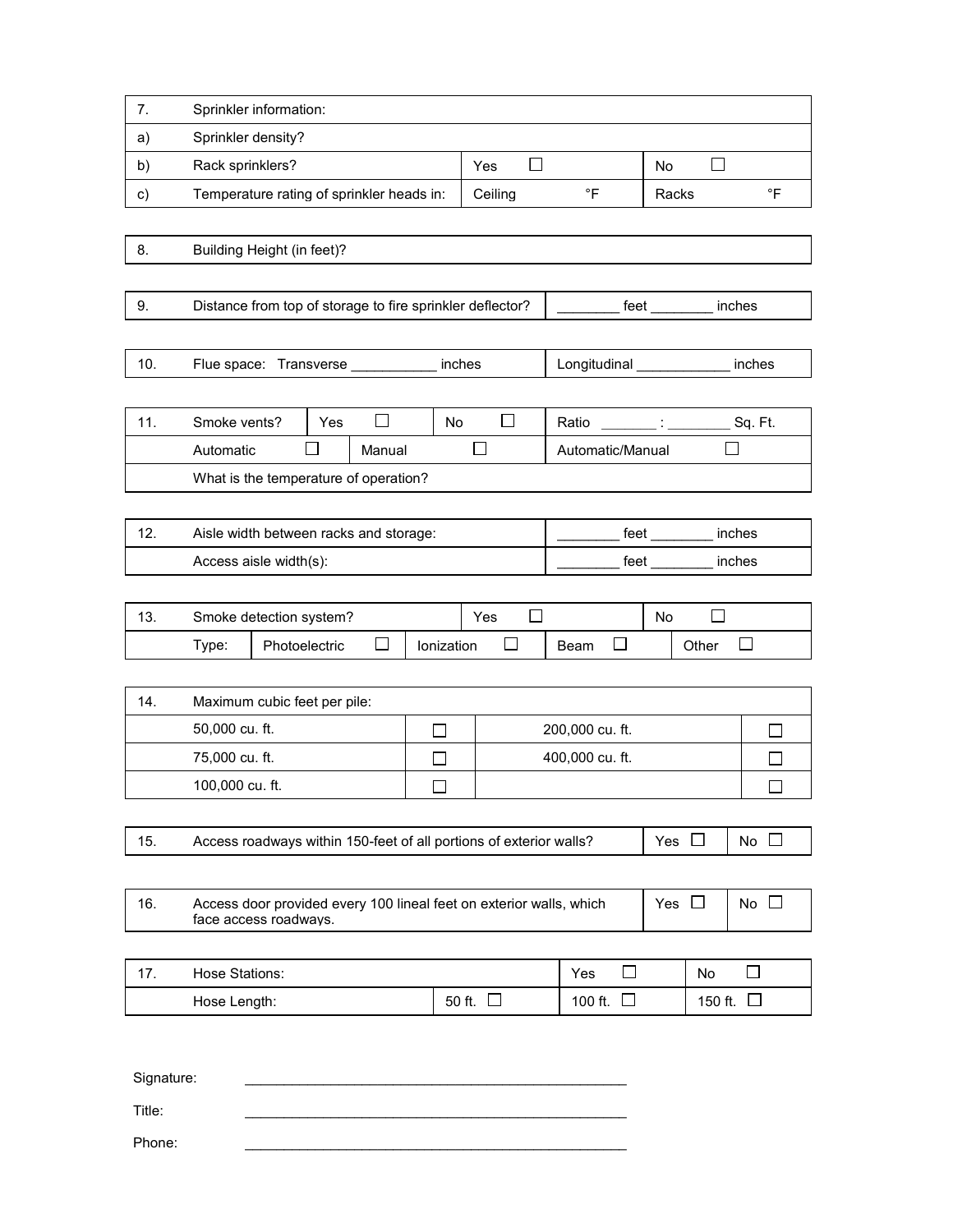## **ATTACHMENT A PLASTICS**

| 1.<br>□                                           | Group type of plastic in storage? (See list below)<br>A                     |   | в                       |   |          | C<br>◻                |
|---------------------------------------------------|-----------------------------------------------------------------------------|---|-------------------------|---|----------|-----------------------|
|                                                   |                                                                             |   |                         |   |          |                       |
| 2.                                                | Percentage of plastic in storage?                                           |   |                         |   |          | % (volume or weight)  |
| 3.                                                | If group type is "A", check each item below that applies to your commodity. |   |                         |   |          |                       |
| Is the plastic:                                   |                                                                             |   |                         |   |          |                       |
| ◻                                                 | Expanded                                                                    | □ | Non-expanded            | □ |          | Free Flowing Class IV |
|                                                   | How is the plastic packaged?                                                |   | (NFPA 13, 2016 Edition) |   |          |                       |
|                                                   | Exposed<br>◻                                                                |   |                         | П | Cartoned |                       |
| How is the plastic piled? (NFPA 13, 2016 Edition) |                                                                             |   |                         |   |          |                       |
| □                                                 | Stable                                                                      | ◻ | Unstable                |   | □        | Solid unit load       |

|                                                 | <b>Group A</b>                                      |
|-------------------------------------------------|-----------------------------------------------------|
| ABS (Acrylonitrile-Butadiene-Styrene Copolymer) | Polycarbonate                                       |
| Acrylic (Polymethyl Methacrylate)               | Polyester Elastomer                                 |
| Acetyl (Polyformaldahyde)                       | Polyethylene                                        |
| <b>Butyl Rubber</b>                             | Polypropylene                                       |
| EPDM (Ethylene - Propylene Rubber)              | Polystyrene                                         |
| FRP (Fiberglass Reinforced Polyester)           | Polyurethane                                        |
| Natural Rubber (if expanded)                    | PVC (Polyvinyl Chloride - highly plasticized, e.g., |
|                                                 | Coated Fabric, unsupported film)                    |
| Nitrile Rubber (Acrylonitrile Butadiene Rubber) | SAN (Styrene Acrylonitrile)                         |
| PET (Thermoplastic Polyester)                   | SBR (Styrene-Butadiene Rubber)                      |
| Polybutadiene                                   |                                                     |

|                                                   | <b>Group B</b>                |
|---------------------------------------------------|-------------------------------|
| Cellulosics (Cellulose Acetate, Cellulose Acetate | Propylene Copolymer           |
| Butyrate, Ethyl Cellulose)                        |                               |
| <b>Chlorprene Rubber</b>                          | Natural Rubber (not expanded) |
| Floupolastics (ECTFE - Ethelene-                  | Nylon (Nylon 6, Nylon 6/6)    |
| Chlorotrifuluoroethylene Capalymer; ETFE -        |                               |
| Ethylene Tetrafluorethylene Coplymer FEP -        |                               |
| <b>Fluorinated Ethylene</b>                       |                               |
|                                                   | Silicone Rubber               |

|                                                       | Group C                               |
|-------------------------------------------------------|---------------------------------------|
| Fluoroplastics (PCTFE-Polychlortrifluoroethylene,     | <b>PVDC (Polyvinylidene Chloride)</b> |
| PTFE-Polytetrafluorethylene)                          |                                       |
| Melamine (Melamine Formaldehve)                       | PVF (Polyvinyl Fluoride)              |
| Phenol                                                | PVDF (Polyvinvlidene Fluoride)        |
| PVC (Polyvinyl Chloride-rigid or lightly plasticized, | Urea (Urea Formaldehyde)              |
| e.g., pipe, pipe fittings)                            |                                       |